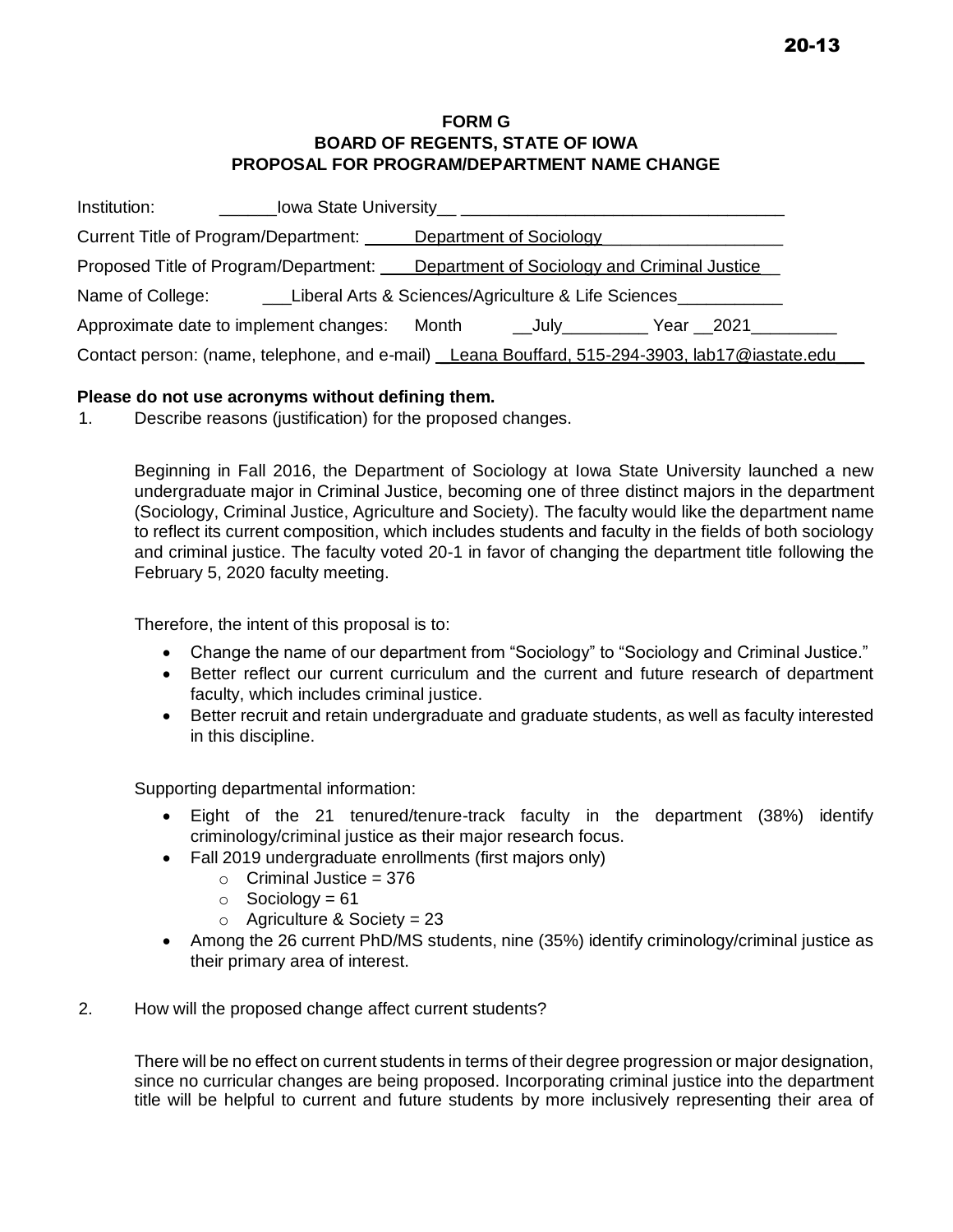study. A sizable increase in enrollments and student credit hours (SCH) between Fall 2016 and Fall 2019 (from 96 to 376 for enrollments and from 2137 to 3687 for SCH) is a strong indicator of student interest in this major and these courses. Comments from undergraduate students indicate that a lack of "criminal justice" in the department name is confusing to them as they searched for a major or attempted to identify scholarships for which they are eligible. Recognition of this large major in the department name will also build community and aid retention of current students.

Given the national and state trends, the department name change at ISU will be in keeping with those at other Regents institutions and at other similarly-situated institutions (University of Iowa, Department of Sociology and Criminology; University of Northern Iowa, Department of Sociology, Anthropology, and Criminology). The Criminal Justice major at Iowa State University is popular, reflecting nationwide trends. "College Factual" identified Criminal Justice as the  $5<sup>th</sup>$  most popular major in the nation [\(https://www.collegefactual.com/majors/protective-security-safety](https://www.collegefactual.com/majors/protective-security-safety-services/criminal-justice-and-corrections/)[services/criminal-justice-and-corrections/\)](https://www.collegefactual.com/majors/protective-security-safety-services/criminal-justice-and-corrections/), and careers related to criminal justice are projected to continuing growing into the next decade. A name change facilitates prospective students' ability to identify ISU as a place that fits their educational and career goals. For graduate students, the department name may help attract students interested in graduate studies in the area of criminal justice and may help prospective students identify Iowa State as a place with faculty expertise in this area.

3. If relevant, have accreditation requirements been addressed?

There are no known accreditation issues.

4. If relevant, describe program configuration changes that will accompany the proposed program or department name change, e.g., change in number of credit hours required, faculty appointments, etc.

There will be no program configuration changes.

5. If relevant, identify resources that will be needed in connection with the proposed program or department name change, e.g., facilities, faculty, funds, etc.

No costs will be incurred beyond the time needed to update university records, systems, signage, and catalog as well as internal departmental documents to reflect the name change.

6. Is this intended to be a temporary or permanent change? If temporary, for how long?

This is a permanent change.